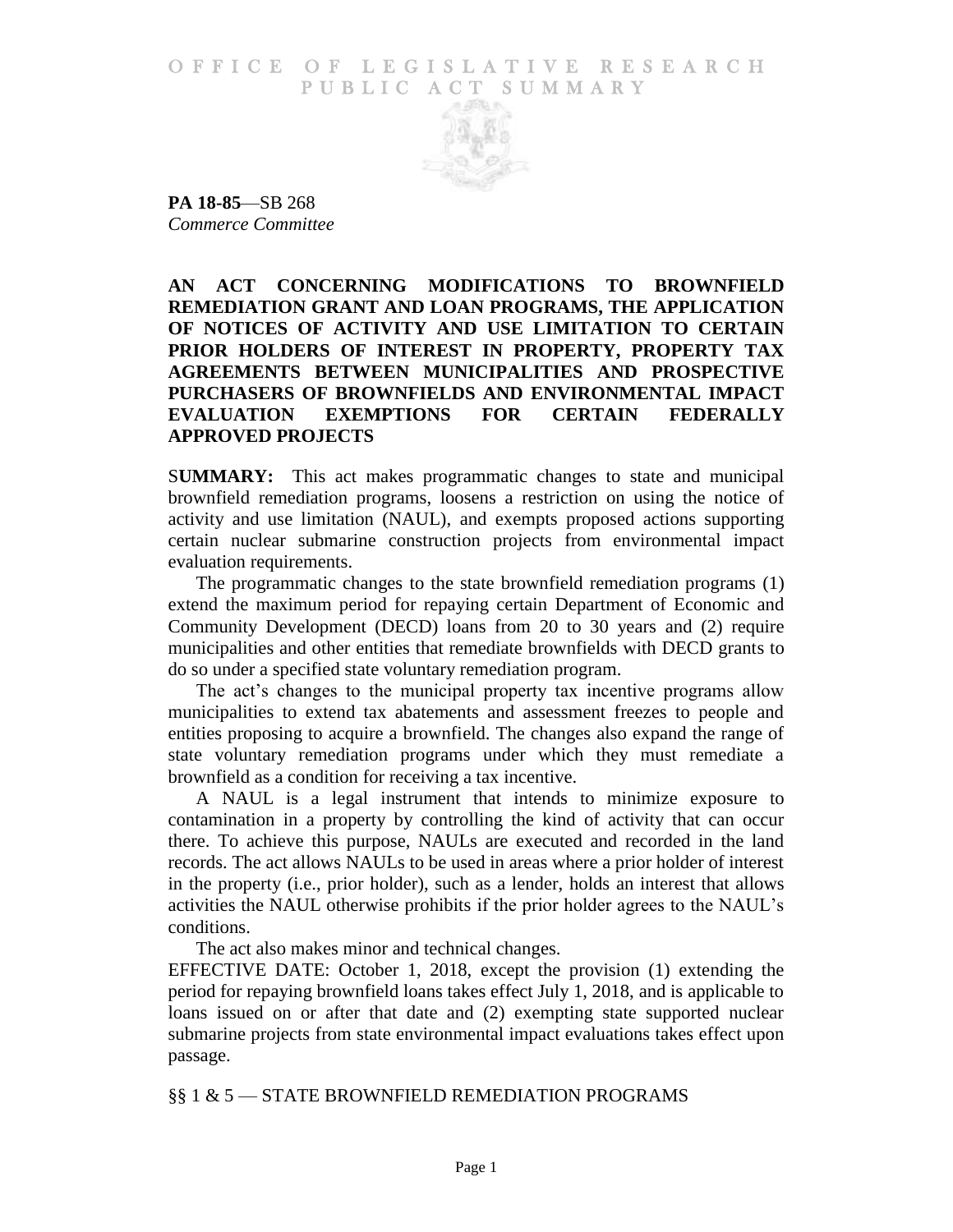## *Targeted Brownfield Development Loan Program (§ 1)*

The act extends, from 20 to 30 years, the maximum period for repaying loans DECD makes under its Targeted Brownfield Development Loan Program, which provides loans of up to \$4 million per year for investigating and assessing a property's environmental condition and remediating any contamination. The loans are available to the current owners of a contaminated property and its potential purchasers if they (1) are not liable for the contamination and (2) plan to develop the property to reduce blight or for industrial, commercial, residential, or mixed use purposes.

## *Remedial Action and Redevelopment Municipal Grant Program (§ 5)*

In addition to making loans to a brownfield's owners or potential purchasers, DECD makes grants to municipalities; municipal and nonprofit economic development agencies; and state-certified brownfield land banks for remediating brownfields they own or control. (It also makes grants to these entities and regional councils of government for preparing comprehensive brownfield remediation and development plans.) As a condition for receiving a grant, the act requires certain grant recipients to conduct the remediation under one of four state voluntary remediation programs the DECD commissioner selects. The voluntary remediation programs are administered by DECD and the Department of Energy and Environmental Protection (DEEP).

The act specifies that the requirement applies to any entity that is eligible for a grant and not subject to requirements under the Transfer Act, the law that requires parties to a real estate transaction involving contaminated property to notify the DEEP commissioner about the contamination and identify the party that will investigate and remediate it.

The act exempts from the remediation program requirement any recipient that will use the grant funds to:

- 1. prepare a comprehensive brownfield remediation and redevelopment plan,
- 2. only assess a brownfield's condition, or
- 3. abate hazardous building materials as long as the recipient demonstrates to the DECD and DEEP commissioners that these materials are the only remaining contamination on the property.

## § 6 — BROWNFIELD REMEDIATION PROPERTY TAX INCENTIVES

The act makes several changes in the law that allows municipalities to offer different types of property tax incentives to brownfield owners. These incentives include abating (reducing) the taxes on a remediated brownfield or fixing its assessment at its pre-remediation level. Under the act, municipalities may offer these incentives to people and entities proposing to acquire a brownfield (i.e., prospective owners). As with current brownfield owners, municipalities that choose to offer these incentives to prospective owners must do so by entering into an agreement with a prospective owner. Prospective owners (and state-certified brownfield land banks) already qualify for property tax forgiveness, the other incentive municipalities may offer to spur brownfield remediation and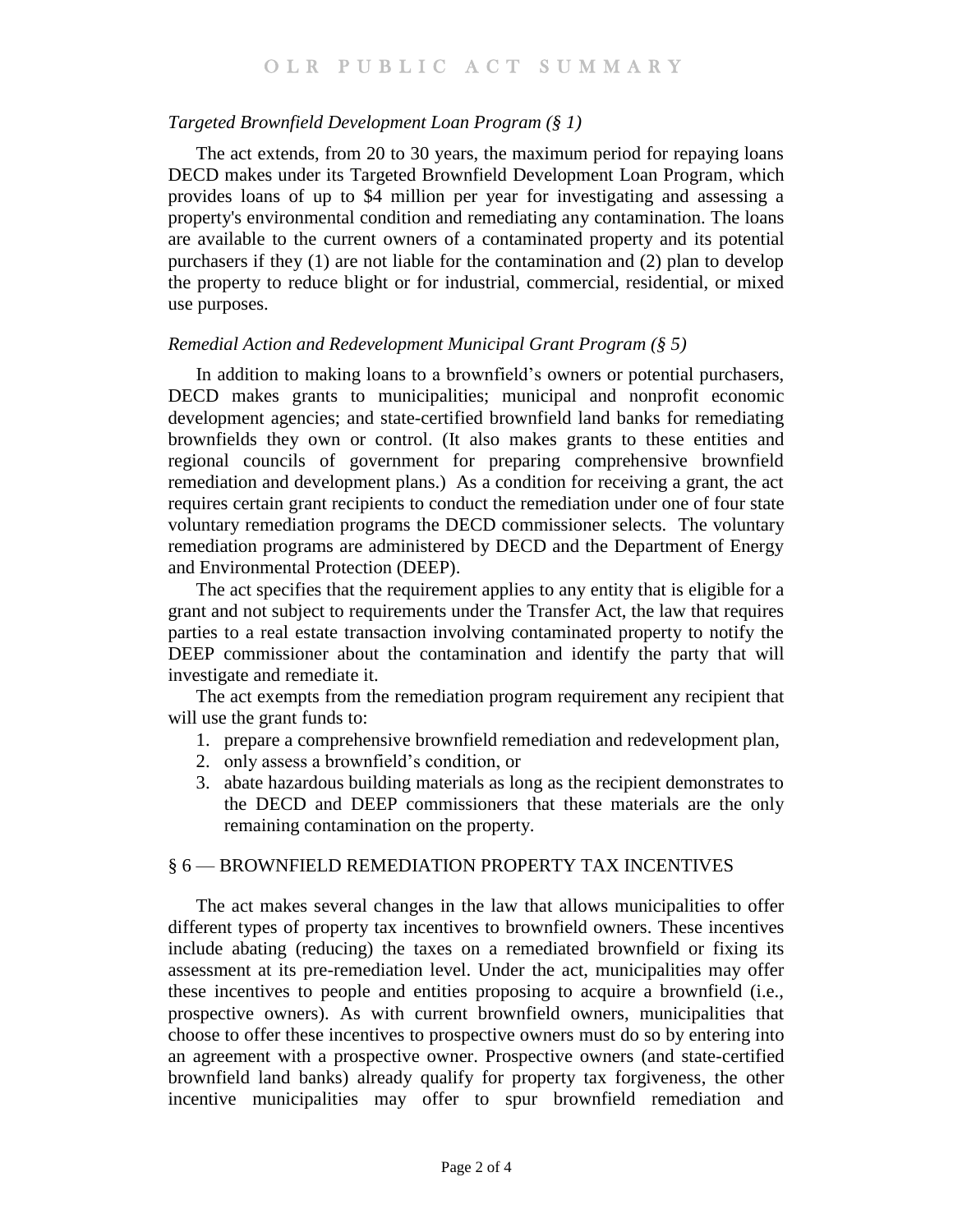redevelopment.

Municipalities that choose to offer these incentives must also require the recipient to comply with the law's requirements, including those for remediating a brownfield. Prior law required the recipients of tax forgiveness and assessment fixes to remediate the property under a DEEP voluntary remediation program and meet the Transfer Act's remediation standards. The act expands the range of programs recipients may use to remediate a brownfield to include DECD's voluntary remediation programs, which provide protection from liability if the remediation is completed according the Transfer Act's standards.

### §§ 2-4 — NAUL

The act loosens a restriction on the use of NAULs, which are designed to control activities that could potentially expose people to contamination. Prior law prohibited NAULs from being used in places where a prior holder of interest in the property held an interest that allowed (1) activities the NAUL otherwise prohibited or (2) intrusions into contaminated soil. The act eliminates the latter restriction and allows NAULs to be used in areas where the prior interest allows the activities the NAUL prohibits, but only if the prior holder agrees, by signing the NAUL, to subject that interest to the NAUL's conditions.

# § 7 — ENVIRONMENTAL IMPACT EVALUATION EXEMPTION FOR SUBMARINE CONSTRUCTION PROJECTS

By law, with exceptions, state agencies must prepare an environmental impact evaluation of any activity they propose or fund. The act creates an exception to this requirement for activities supporting certain nuclear submarine construction projects.

The act exempts from this requirement activities that are part of a nuclear submarine construction project that received, on or before the act's passage, the highest priority ranking (i.e., DX) under the U.S. Defense Department's Defense Priorities and Allocation System (see BACKGROUND). The activity must further an "approved program," as defined under the Defense Priorities and Allocations System regulations (15 C.F.R. Part 700).

## **BACKGROUND**

## *Defense Priorities and Allocations Systems Program*

Administered by the U.S. Department of Commerce's Bureau of Industry and Security, the Defense Priorities and Allocations Systems Program prioritizes national defense-related contracts and orders throughout the U.S. supply chain to support military, energy, homeland security, emergency preparedness, and critical infrastructure requirements.

The authorization comes from Title I of the Defense Production Act of 1950, which required the president to require preferential acceptance and performance of contracts or orders (other than employment contracts) supporting certain approved national defense and energy programs, and to allocate materials,